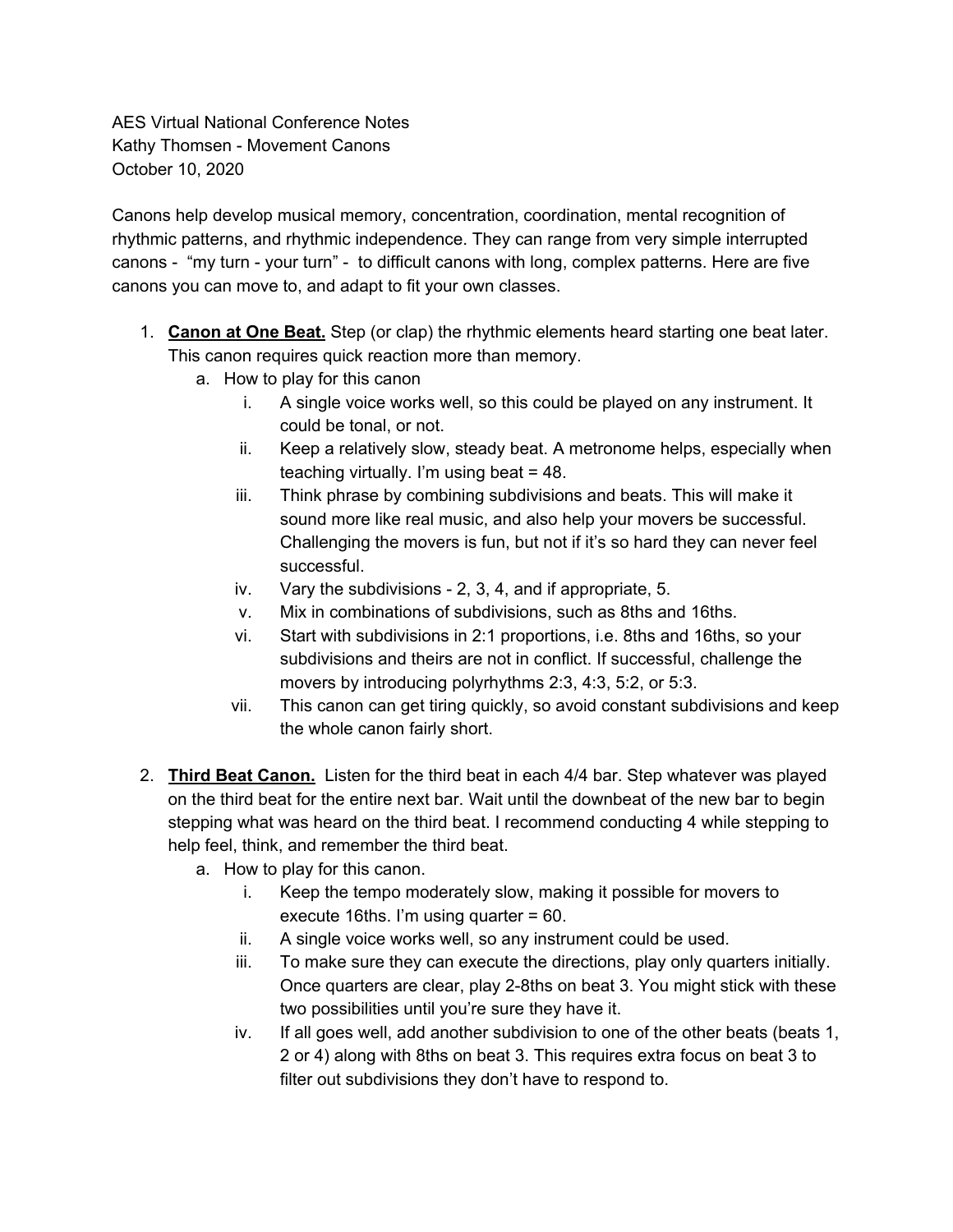- v. Incrementally introduce a triplet, 8ths, 16ths, dotted 8th 16th, on beat 3 when movers are ready.
- vi. Initially play subdivisions in the new bar that align with movers' subdivisions
- vii. To increase the challenge, create polyrhythms. If beat 3 is a triplet, play straight 8ths on the next bar, or play triplets against movers' 16ths.
- viii. Too many subdivisions will tire the movers, so mix quarters with various subdivisions.
- ix. Try a half note on beat 3 for variety

This canon may also be done on the other beats of the measure. Each has its own particular complexities and pleasures.

- 3. **Pattern Canon in 4/4.** I'll play a 4-beat pattern four times while you listen in stillness. Then I'll play a new 4-beat pattern four times. You'll move to Pattern 1 while listening to Pattern 2. At the end, you'll move the final 4-beat pattern four times in silence.
	- A. Movement choices:
		- a. To show one level of rhythm (Pattern), step or clap the pattern
		- b. To show two levels of rhythm (Pattern and Beat), step beats and clap the pattern, or clap beats and step the pattern
		- c. To show three levels of rhythm (Pattern, Beat, and Meter), conduct 4 and step the pattern.
	- B. How to Play for this
		- a. Have all patterns written in order, generally beginning with simpler patterns
		- b. Harmonic rhythm can be one chord per bar consistently, which will help you and the movers keep track of where you are
		- c. Think 4-bar phrases so the music aligns with the whole activity
		- d. You may use a single voice, but it's nice if you can play with more than one voice. If you play multiple voices, both hands must play in rhythmic unison for clarity
		- e. I'll use a harmonic progression on a descending chromatic scale. The handout shows two plans for the descending chromatic scale. Learn this with two voices (as per the handout) to learn the "tune." Once you have it, work toward playing both hands. When you have that, then practice playing both hands in rhythmic unison.
- **4. Texture Canon** If you hear a single line, step the pattern one bar later. If you hear chords, step and clap the pattern one bar later. This will be a canon in 6/8.
	- a. How to play for this
		- i. Play in closely related keys, i.e. relative M/m, to keep track of where you are, especially until you get your bearings.
		- ii. When playing chords you need to be very clear, so rhythmic unison in both hands is important.